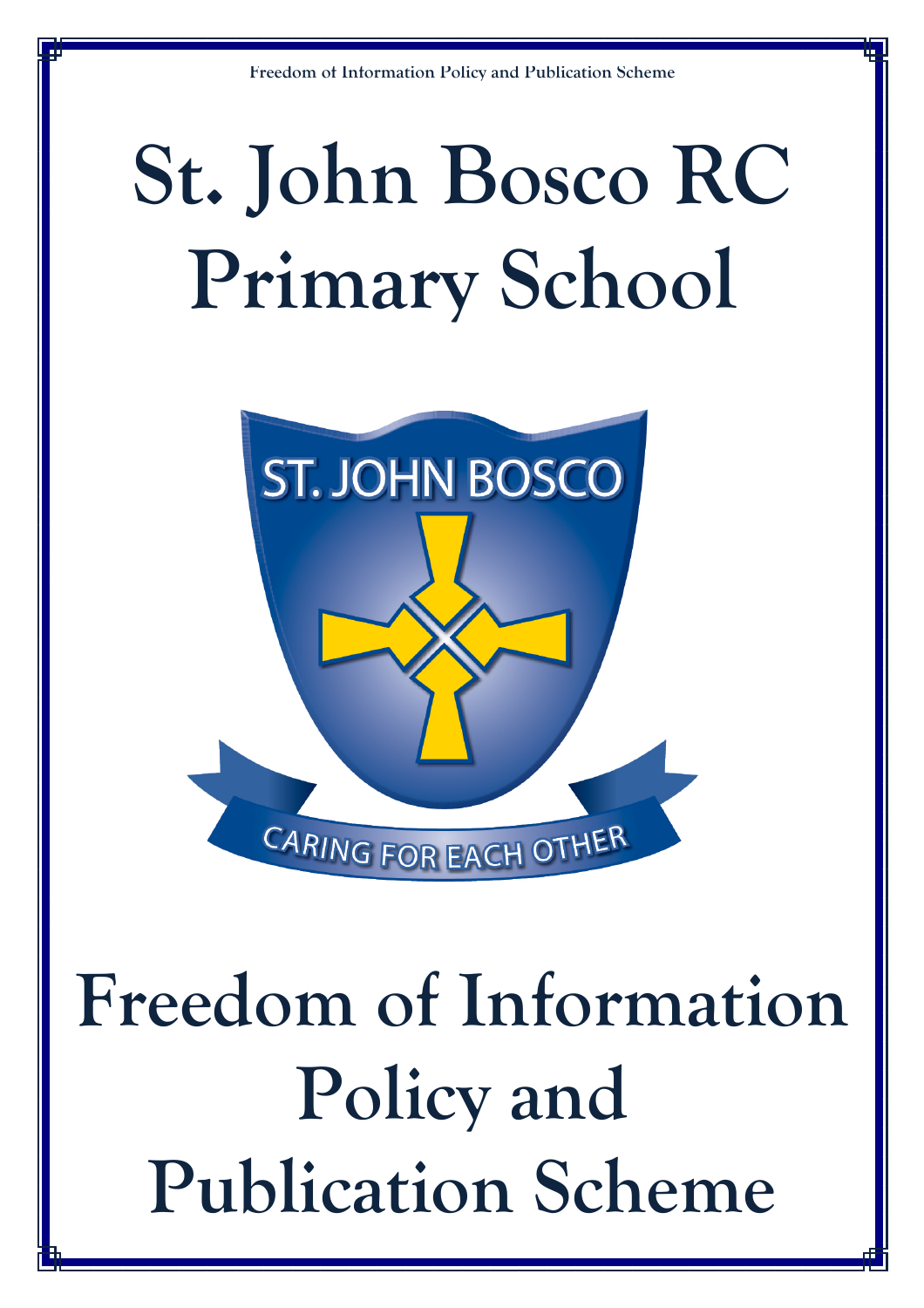# **CONTENTS**

## **Policy**

• Introduction

### **Sections**

- **1.** Aims of the Policy
- **2.** Categories of Information Published
- **3.** How to Request Information
- **4.** Withholding Information
- **5.** Paying for Information
- **6.** Feedback and Complaints
- **7.** Classes of Information Currently Published
- **8.** Feedback and Complaints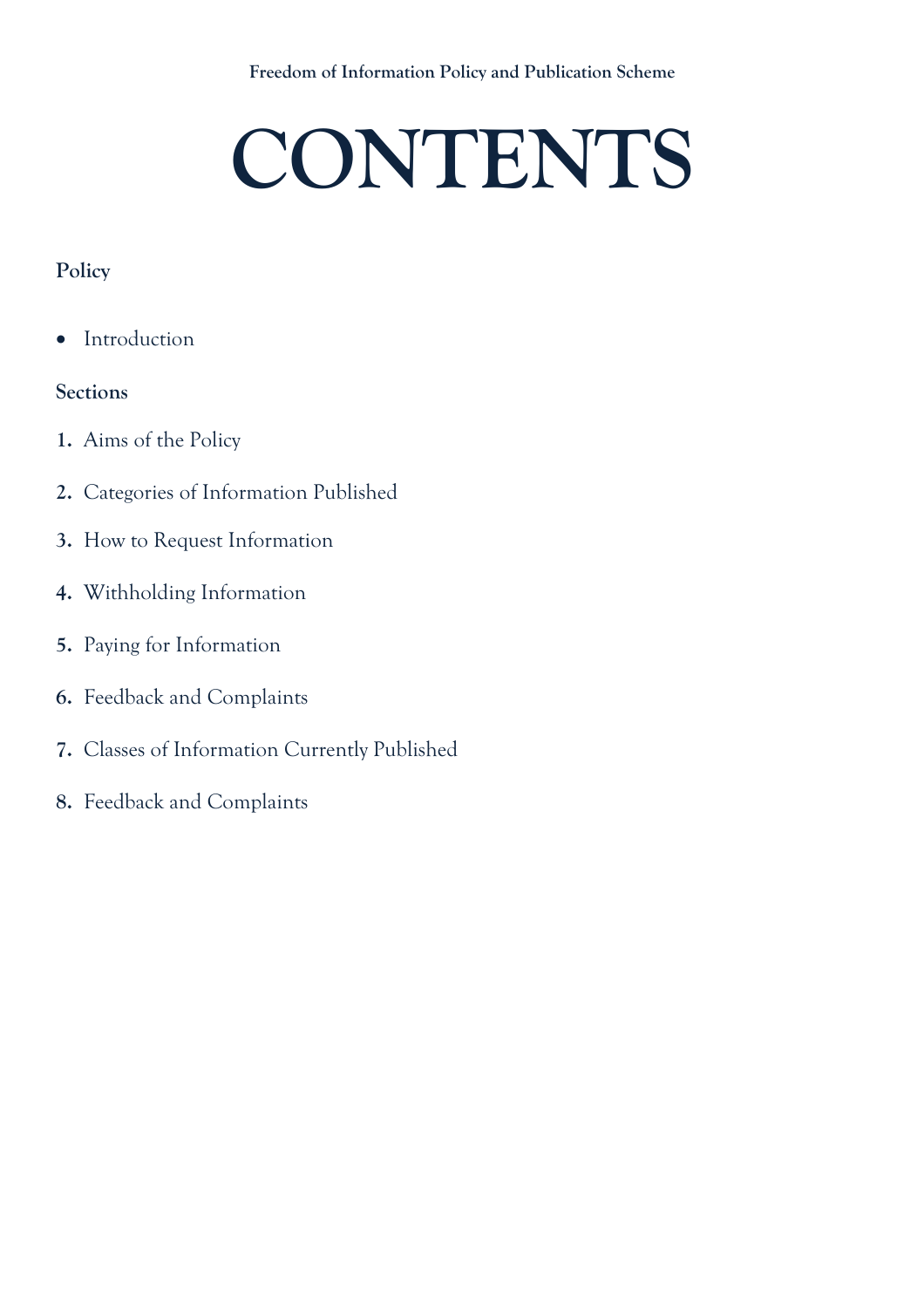#### **Introduction**

The Freedom of Information Act 2000 (FOIA) was introduced to promote greater openness and accountability across the public sector and requires all maintained schools and Academies to be clear and proactive about the information they will make public.

As a result, we at St. John Bosco RC Primary School have produced a publication scheme, setting out:

- The classes of information which we publish or intend to publish;
- The manner in which the information will be published; and
- Whether the information is available free of charge or on payment.

The scheme covers information already published and information which is to be published in the future. All information in our publication scheme is available in paper form, some is available electronically on our website for you to download and print.

Some information which we hold may not be made public, for example, personal information. This publication scheme conforms to the model scheme for schools approved by the Information Commissioner's Office (ICO).

#### **1. The Aims of the Policy**

The school aims to:

- Enable every child to fulfil their learning potential, with education that meets the needs of each child
- Help every child develop the skills, knowledge and personal qualities needed for life and work

This publication scheme is a means of showing how we are pursuing these aims.

#### **2. Publication Scheme - Categories of Information Published**

The publication scheme guides you to information which we currently publish (or have recentlypublish ed) or which we will publish in the future. This is split into categories of information known as 'classes'. Statutory, and additional contents the school have chosen to add, can be seen in our Publication Scheme in Appendix 1.

The classes of information that we undertake to make available are organised into the following area:

- **School Prospectus**  information published in the school prospectus
- **Governors' Documents** information published in governing body documents.
- **Pupils & Curriculum**  information about policies that relate to pupils and the school curriculum.
- School Policies and other information related to the school information about policies that relate to the school in general.

#### **3. How to Request Information**

 If you require a paper version of any of the documents within the scheme, the request must be made in writing by email, fax or letter giving clear details of the information requested.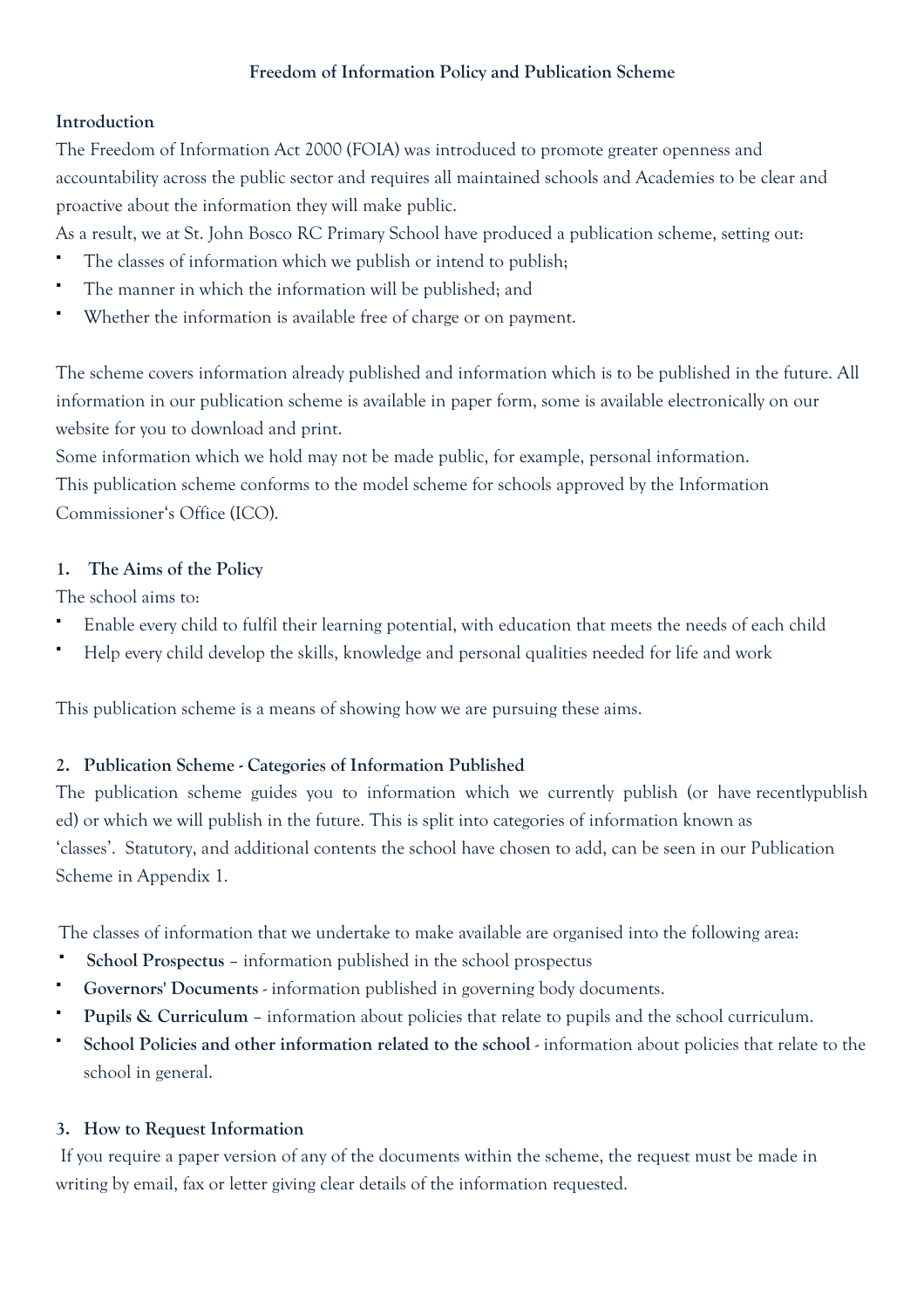Written notice of any fee will be provided to the enquirer before any information is supplied. Contact details are set out below: **Address:** Bradford Avenue, Sunderland SR5 4JW **Telephone: 0191 5536921 E-mail:** stjohn.bosco.primary@schools.sunderland.gov.uk **Web:** www.stjohnboscosunderland.org.uk

To help us process your request quickly, please clearly mark any correspondence "PUBLICATION SCHEME REQUEST" (in CAPITALS please).

If the information you are looking for is not evident via the scheme or on our website, then a Freedom of Information (FOI) request is needed. This must be in writing and must contain the requestor's name and contact details; either postal address or email address for the response to be sent.

All FOI requests must be responded to by us within 20 working days from receipt (excluding school holidays).

#### **4. Withholding Information**

The FOI Act contains 23 exemptions whereby information can be withheld. There are two categories: absolute and non-absolute. We will only withhold information if it falls within the scope of one or more of these exemptions. Complete files or documents will not be withheld just because part of the information is covered by an exemption.

An exemption will only be applied where we have reason to believe that prejudice might occur to the interest protected by the exemption. In addition, wherever a "public interest" exemption is being considered, we will only withhold that information which it can demonstrate that the public interest will be best served by withholding. When considering withholding information under a non-absolute exemption we will take into account whether the release of the information would:

- promote further understanding of current issues of public debate;
- promote the accountability of decisions taken by us and the spending and allocation of public money;
- bring to light matters of public safety;
- allows the public to understand and challenge decisions made by us;
- be otherwise in the public interest.

Where information is withheld under an exemption in most cases the reason behind the decision will be made clear to the applicant, citing the exemption under which the information is being withheld.

#### **5. Paying for Information**

Information published on our website is free, although you may incur costs from your internet service provider. If you do not have internet access, you can access our website using either a local library or an internet café.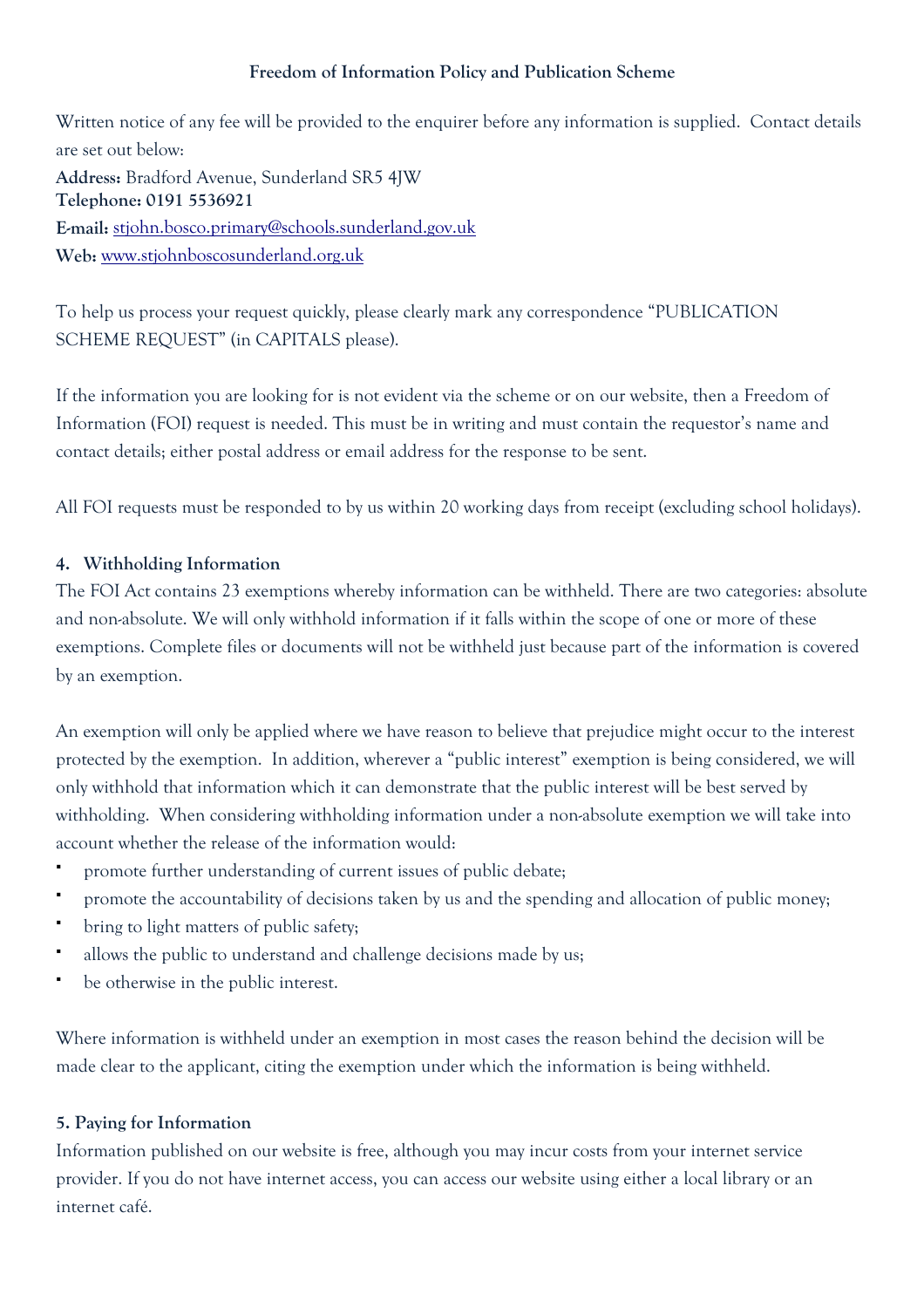Single copies of information covered by this publication are provided free unless stated otherwise. If the Publication Scheme request or FOI request means that we have to do a lot of photocopying or printing, or pay a large postage charge, or is for a priced item such as some printed publications or videos, we will let you know the cost before fulfilling your request. Payment may be requested prior to provision of the information.

#### **6. Feedback and Complaints**

We welcome any comments or suggestions you may have about the scheme. If you want to make any comments about this publication scheme or if you require further assistance or wish to make a complaint regarding information you have received or been refused then initially this should be addressed to the Head teacher, St. John Bosco RC Primary School, Bradford Avenue, Sunderland SR5 4JW. If you are not satisfied with the assistance that you get or if we have not been able to resolve your complaint and you feel that a formal complaint needs to be made then this should be addressed to the Information Commissioner's Office. This is the organisation that ensures compliance with the Freedom of Information Act 2000 and that deals with formal complaints. They can be contacted at: The Case Reception Unit Customer Service Team Information Commissioner's Office Wycliffe House Water Lane Wilmslow Cheshire SK9 5AF Enquiry/Information Line: 01625 545 700 E Mail: publications@ic-foi.demon.co.uk Website: www.informationcommissioner.gov.uk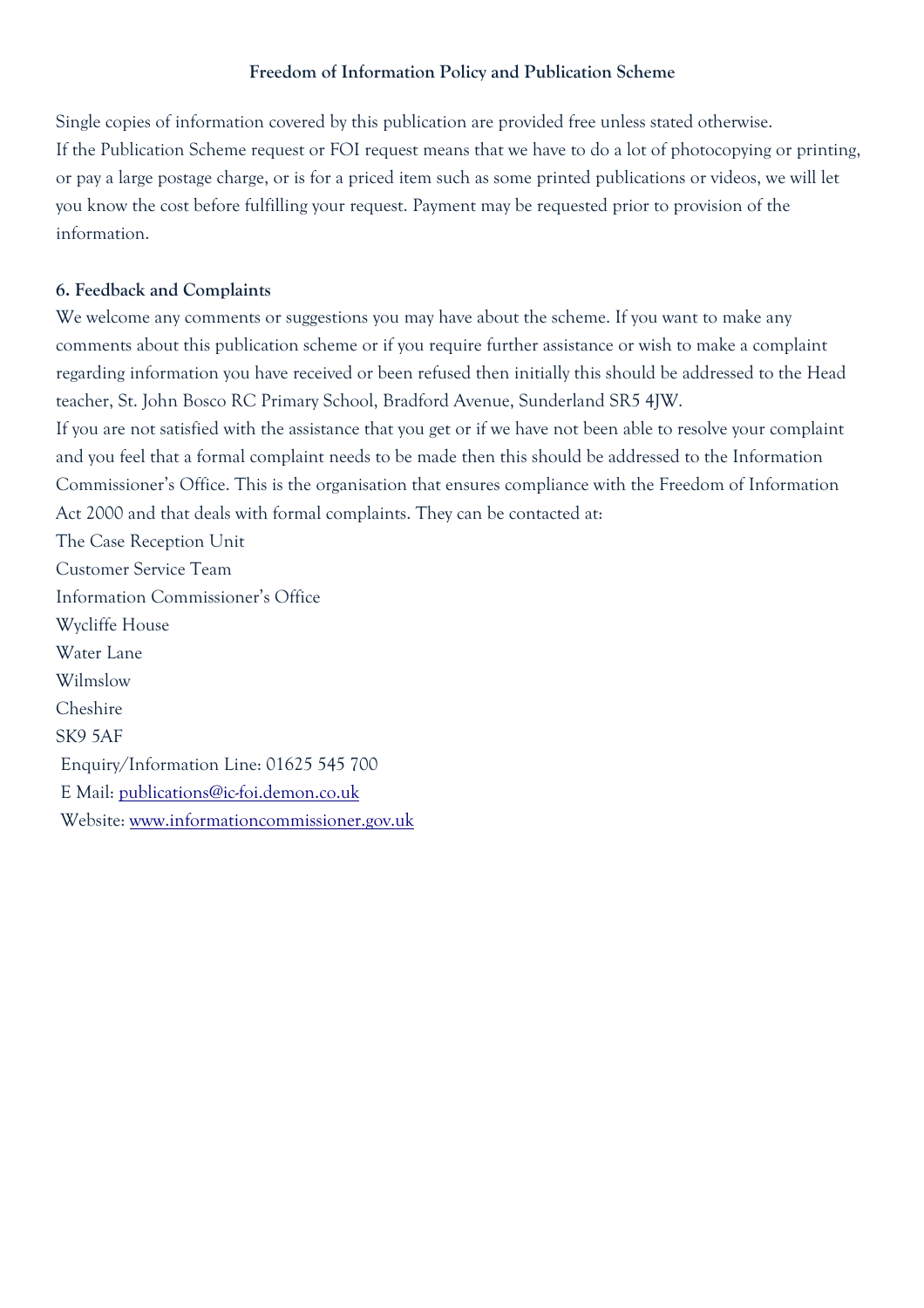#### **7. CLASSES OF INFORMATION CURRENTLY PUBLISHED**

| School Prospectus - this section sets out information published in the school prospectus. |                                                                                                        |  |
|-------------------------------------------------------------------------------------------|--------------------------------------------------------------------------------------------------------|--|
| Class                                                                                     | Description                                                                                            |  |
| <b>School Prospectus</b>                                                                  | The statutory contents of the school prospectus are as follows, (other items may be included in the    |  |
|                                                                                           | prospectus at the school's discretion)                                                                 |  |
|                                                                                           | The name, address and telephone number of the school and type of school<br>$\blacksquare$              |  |
|                                                                                           | The names of the Headteacher teacher and Chair of Governors<br>$\blacksquare$                          |  |
|                                                                                           | Information on the school's Admission policy<br>$\blacksquare$                                         |  |
|                                                                                           | A statement of the school's ethos and values<br>$\blacksquare$                                         |  |
|                                                                                           | Information about the school's policy on providing for pupils with special educational needs<br>٠      |  |
|                                                                                           | Number of pupils on roll and rates of pupils' authorised and unauthorised absences<br>$\blacksquare$   |  |
|                                                                                           | National curriculum assessment results for appropriate Key Stages, with national summary figures.<br>٠ |  |
|                                                                                           | Information on visits to the school by prospective parents                                             |  |

| Information relating to the governing body - this section sets out information published in Governing Body documents. |                                                                                                                     |  |
|-----------------------------------------------------------------------------------------------------------------------|---------------------------------------------------------------------------------------------------------------------|--|
| Class                                                                                                                 | Description                                                                                                         |  |
| Governors' School                                                                                                     | The statutory contents of the governors' school profile is determined by the DfE and is available<br>$\blacksquare$ |  |
| Profile                                                                                                               |                                                                                                                     |  |
| Instrument Of                                                                                                         | The name of the school<br>٠                                                                                         |  |
| Government                                                                                                            | The category of the school<br>п                                                                                     |  |
|                                                                                                                       | The name of the governing body                                                                                      |  |
|                                                                                                                       | The manner in which the governing body is constituted<br>$\blacksquare$                                             |  |
|                                                                                                                       | The term of office of each category of governor if less than 4 years<br>٠                                           |  |
|                                                                                                                       | The name of the body entitled to appoint any category of governor<br>٠                                              |  |
|                                                                                                                       | Details of any trust                                                                                                |  |
|                                                                                                                       | Description of Catholic ethos<br>п                                                                                  |  |
|                                                                                                                       | The date the instrument takes effect<br>٠                                                                           |  |
| Minutes * of meeting                                                                                                  | Agreed minutes of meeting of the governing body and its committees (current and last full<br>٠                      |  |
| of the Governing Body                                                                                                 | academic school year)                                                                                               |  |
| and its committees                                                                                                    |                                                                                                                     |  |

| Pupils & Curriculum Policies - this section gives access to information about policies that relate to pupils and the school |                                                                                                                                                                                                            |  |
|-----------------------------------------------------------------------------------------------------------------------------|------------------------------------------------------------------------------------------------------------------------------------------------------------------------------------------------------------|--|
| curriculum.                                                                                                                 |                                                                                                                                                                                                            |  |
| Class                                                                                                                       | Description                                                                                                                                                                                                |  |
| <b>Curriculum Policy</b>                                                                                                    | Statement on following the policy for the curriculum subjects and schemes of work and syllabuses<br>٠<br>currently used by the school                                                                      |  |
| Relationship and Sex<br>Policy                                                                                              | Statement of policy with regard to relationship and sex and education<br>٠                                                                                                                                 |  |
| <b>Special Educational</b><br><b>Needs Policy</b>                                                                           | Information about the school's policy on providing for pupils with special educational needs<br>٠                                                                                                          |  |
| <b>Accessibility Plans</b>                                                                                                  | Plan for increasing participation of disabled pupils in the school's curriculum, improving the<br>٠<br>accessibility of the physical environment and improving delivery of information to disabled pupils. |  |
| <b>Race Equality Policy</b>                                                                                                 | Statement of policy for promoting race equality<br>٠                                                                                                                                                       |  |
| <b>Collective Worship</b>                                                                                                   | Statement of arrangements for the required daily act of collective worship<br>٠                                                                                                                            |  |
| <b>Child Protection</b>                                                                                                     | Statement of policy for safeguarding and promoting welfare of pupils at the school<br>٠                                                                                                                    |  |
| Policy                                                                                                                      |                                                                                                                                                                                                            |  |
| <b>Pupil Discipline</b>                                                                                                     | Statement of general principles on behaviour and discipline and of measures taken by the head<br>٠<br>teacher to prevent bullying                                                                          |  |

**School Policies - This section gives access to information about policies that relate to the school in general. All published policies are available on the school website. Class Description Published reports of Ofsted referring expressly to the school**  Published report of the last inspection of the school and the summary of the report also inspection reports of religious education in those schools designated as having a religious character **Post Ofsted inspection action plan**  A plan setting out the actions required following the last Ofsted inspection and an action plan following inspection of religious education where the school is designated as having a religious character **Charging and A** statement of the school's policy with respect to charges and remissions for any optional extra or